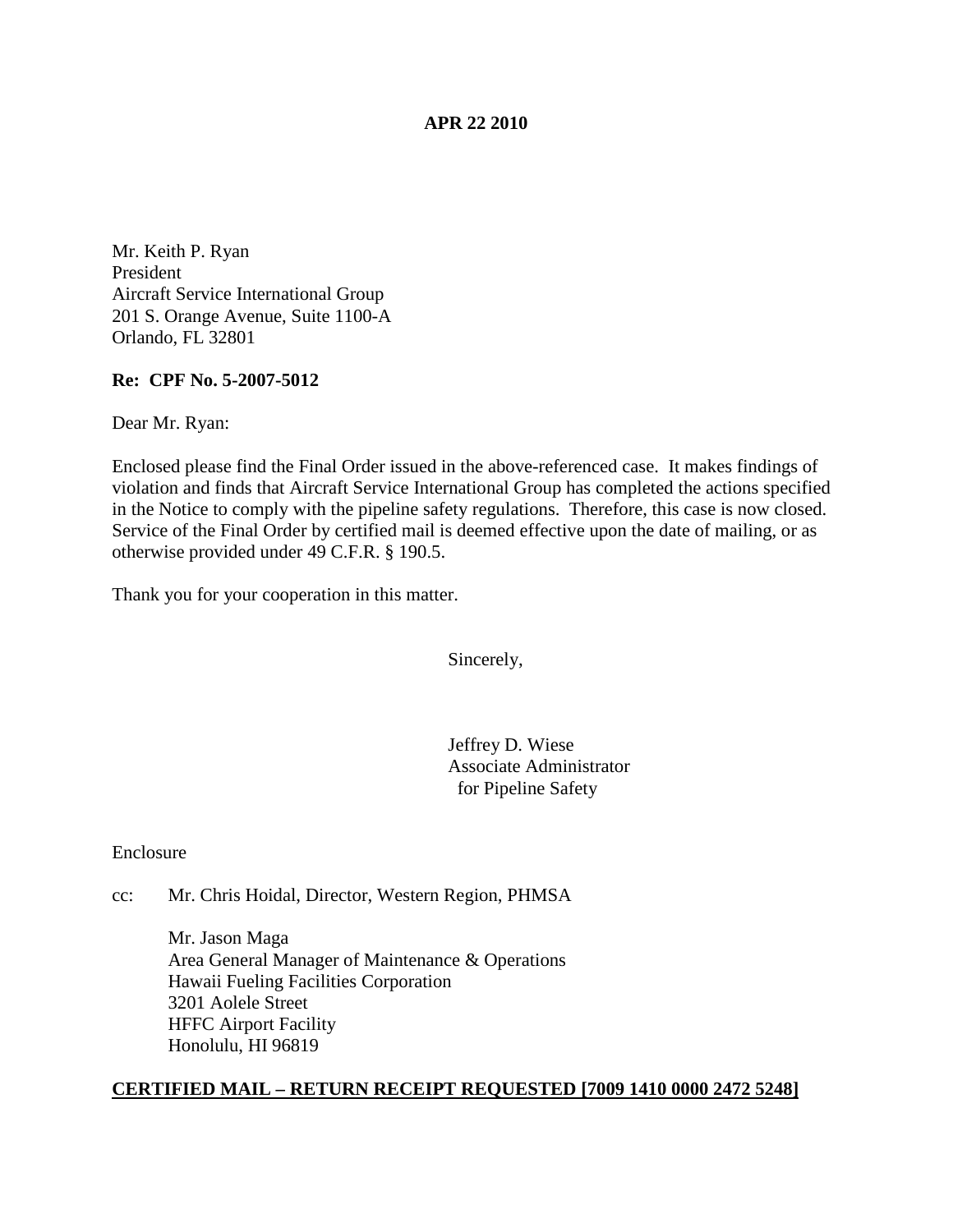# **U.S. DEPARTMENT OF TRANSPORTATION PIPELINE AND HAZARDOUS MATERIALS SAFETY ADMINISTRATION OFFICE OF PIPELINE SAFETY WASHINGTON, D.C. 20590**

**)**

**)**

**)**

**In the Matter of ) Aircraft Service International ) CPF No. 5-2007-5012 Group, ) Respondent. )**

**\_\_\_\_\_\_\_\_\_\_\_\_\_\_\_\_\_\_\_\_\_\_\_\_\_\_\_\_\_\_)**

**\_\_\_\_\_\_\_\_\_\_\_\_\_\_\_\_\_\_\_\_\_\_\_\_\_\_\_\_\_\_**

# **FINAL ORDER**

On May 11, 2006, pursuant to 49 U.S.C. § 60117, a representative of the Pipeline and Hazardous Materials Safety Administration (PHMSA), Office of Pipeline Safety (OPS), conducted an onsite pipeline safety inspection of the facilities and records of Aircraft Service International Group (ASIG or Respondent) in Honolulu, Hawaii. According to the OPS Violation Report, ASIG operates approximately 6 miles of regulated hazardous liquid pipelines that transport jet fuel in and around the Honolulu International Airport.<sup>[1](#page-1-0)</sup>

As a result of the inspection, the Director, Western Region, OPS (Director), issued to Respondent, by letter dated March 5, 2007, a Notice of Probable Violation and Proposed Compliance Order (Notice). In accordance with 49 C.F.R. § 190.207, the Notice proposed finding that Respondent had violated 49 C.F.R. § 195.452(f)(3) and proposed ordering Respondent to take certain measures to correct the alleged violation.

Respondent responded to the Notice by letter dated April 5, 2007 (Response). Respondent did not contest the allegations of violation and stated that it would comply with the terms of the proposed compliance order. Respondent did not request a hearing and therefore has waived its right to one.

# **FINDING OF VIOLATION**

In its Response, ASIG did not contest the allegation in the Notice that it violated 49 C.F.R. Part 195, as follows:

**Item 1:** The Notice alleged that Respondent violated 49 C.F.R. § 195.452(f)(3), which states:

<span id="page-1-0"></span><sup>&</sup>lt;sup>1</sup> "ASIG is a wholly owned subsidiary of BBA Aviation, a publicly held corporation traded on the London stock exchange providing Flight Support and Aftermarket Services and Systems to the commercial, business and general aviation, and military aviation markets." http://www.asig.com/aboutus/ (accessed Apr. 20, 2010).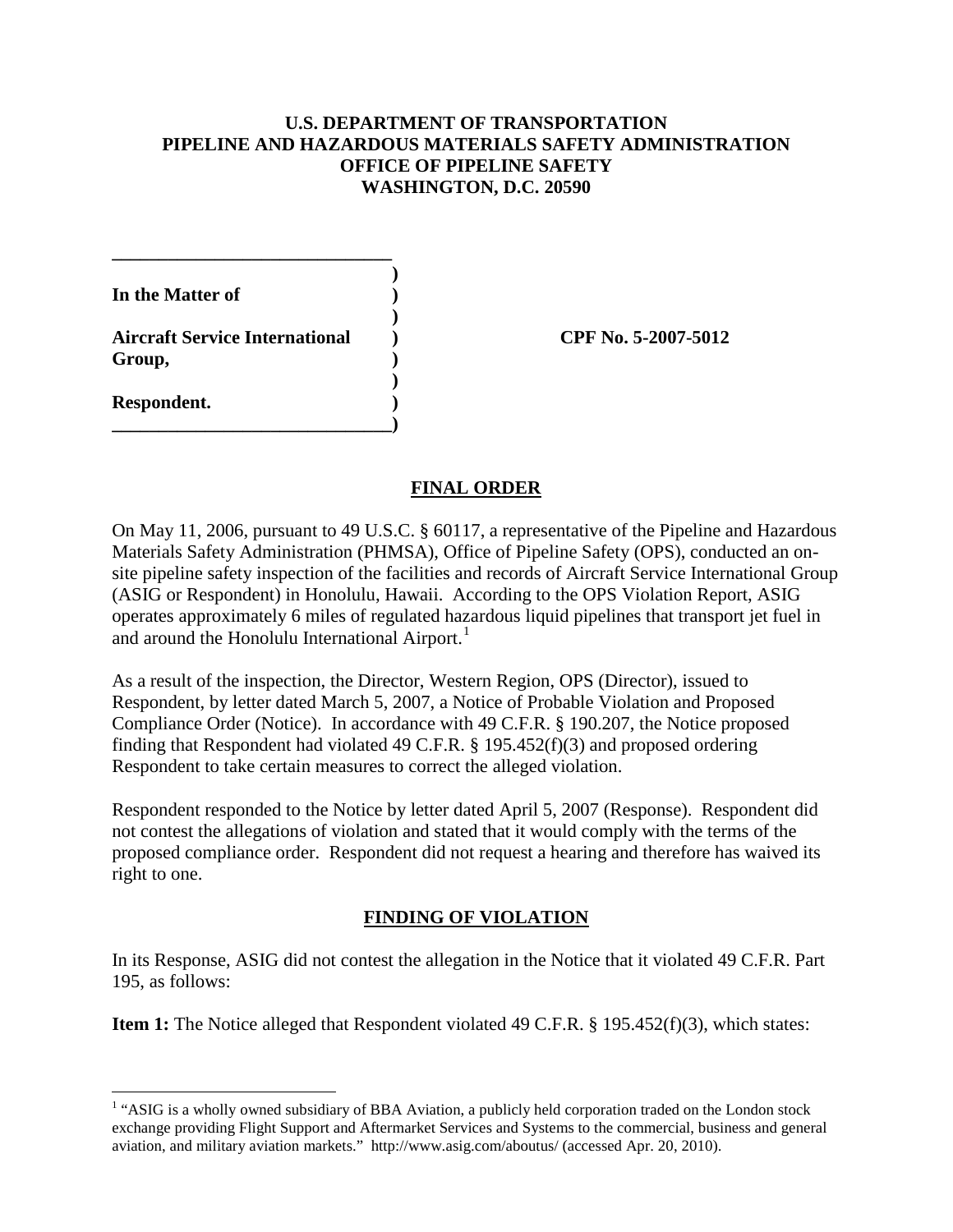#### **§ 195.452 Pipeline integrity management in high consequence areas.**  $(a)$ ...

(f) *What are the elements of an integrity management program?* An integrity management program begins with the initial framework. An operator must continually change the program to reflect operating experience, conclusions drawn from results of the integrity assessments, and other maintenance and surveillance data, and evaluation of consequences of a failure on the high consequence area. An operator must include, at minimum, each of the following elements in its written integrity management program:

 $(1) \ldots$ 

(3) An analysis that integrates all available information about the integrity of the entire pipeline and the consequences of a failure (see paragraph  $(g)$  of this section) ....

The Notice alleged that ASIG did not perform an analysis that integrated all available information about the integrity of its entire pipeline, including valves and other appurtenances connected to line pipe, pumping units and associated fabricated assemblies, metering and delivery stations and associated fabricated assemblies, and breakout tanks, and the consequences of a failure as required by 49 C.F.R. § 195.452(f)(3). Respondent did not contest this allegation of violation. Accordingly, based upon a review of all of the evidence, I find that Respondent violated 49 C.F.R. § 195.452(f)(3) by failing to perform an analysis that integrates all available information about the integrity of its entire pipeline and the consequences of a failure.

This finding of violation will be considered a prior offense in any subsequent enforcement action taken against Respondent.

#### **COMPLIANCE ORDER**

The Notice proposed a compliance order with respect to Item 1 in the Notice for a violation of 49 C.F.R.  $\S$  194.452(f)(3). Under 49 U.S.C.  $\S$  60118(a), each person who engages in the transportation of hazardous liquids or who owns or operates a pipeline facility is required to comply with the applicable safety standards established under chapter 601. The Director has indicated that Respondent has taken the following actions specified in the proposed compliance order:

> During a March 24, 2009 Integrity Management Inspection of ASIG's pipeline facilities, OPS confirmed that Respondent had satisfied the terms of the proposed compliance order.